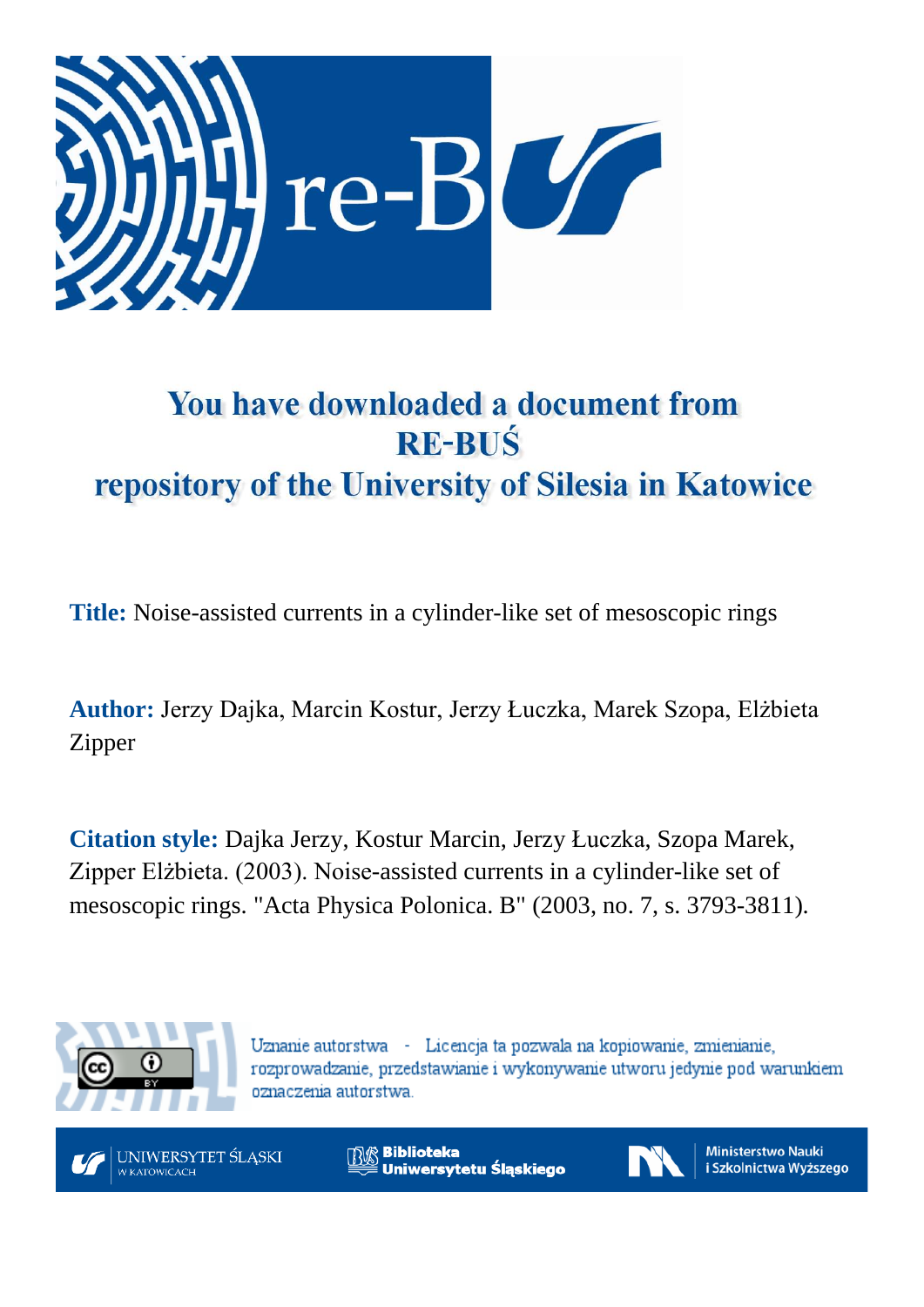## NOISE-ASSISTED CURRENTS IN A CYLINDER-LIKE SET OF MESOSCOPIC RINGS\*

J. DAJKA<sup>a</sup>, M. KOSTUR<sup>b</sup>, J. ŁUCZKA<sup>a</sup>, M. SZOPA<sup>a</sup>, AND E. ZIPPER<sup>a</sup>

<sup>a</sup>Institute of Physics, University of Silesia Uniwersytecka 4, 40-007 Katowice, Poland bDepartment of Physics, University of Maine 5709 Bennet Hall, Orono, ME 04469, USA

*(Received December 16, 2002)*

We study magnetic fluxes and currents in a set of mesoscopic rings which form a cylinder. We investigate the noiseless system as well as the influence of equilibrium and non-equilibrium fluctuations on the properties of selfsustaining currents. Thermal equilibrium Nyquist noise does not destroy selfsustaining currents up to temperatures of the same order as the critical temperature for selfsustaining currents. For temperatures below the critical temperature, randomness in the distribution of parity of the coherent electrons can lead to disappearing of selfsustaining currents and inducing new metastable states. For temperatures above the critical temperature, it causes a creation of new metastable states with non-zero currents.

PACS numbers: 05.40.-a, 73.23.Ra, 02.50.Ey

## **1. In tro d u ctio n**

Quantum phenomena manifested at the mesoscopic level have attracted much experimental and theoretical attention. Phase coherence and persistent currents can be mentioned as examples. Persistent currents of the so called coherent electrons are a direct manifestation of the Aharonov-Bohm effect at the mesoscopic level. They were predicted as early as in  $1938$  [1] and have been observed experimentally only since 1990 [2]. In the paper we study the steady state magnetic fluxes and currents in mesoscopic rings under conditions when dissipation and fluctuations can play an important role [3]. Our system consists of a set of concentric one dimensional rings which form a cylinder. It is expected  $[4]$  that in such a system selfsustaining currents can occur in the absence of the external flux. In the ground state, at

<sup>\*</sup> Presented at the XV Marian Smoluchowski Symposium on Statistical Physics, Zakopane, Poland, September 7-12, 2002.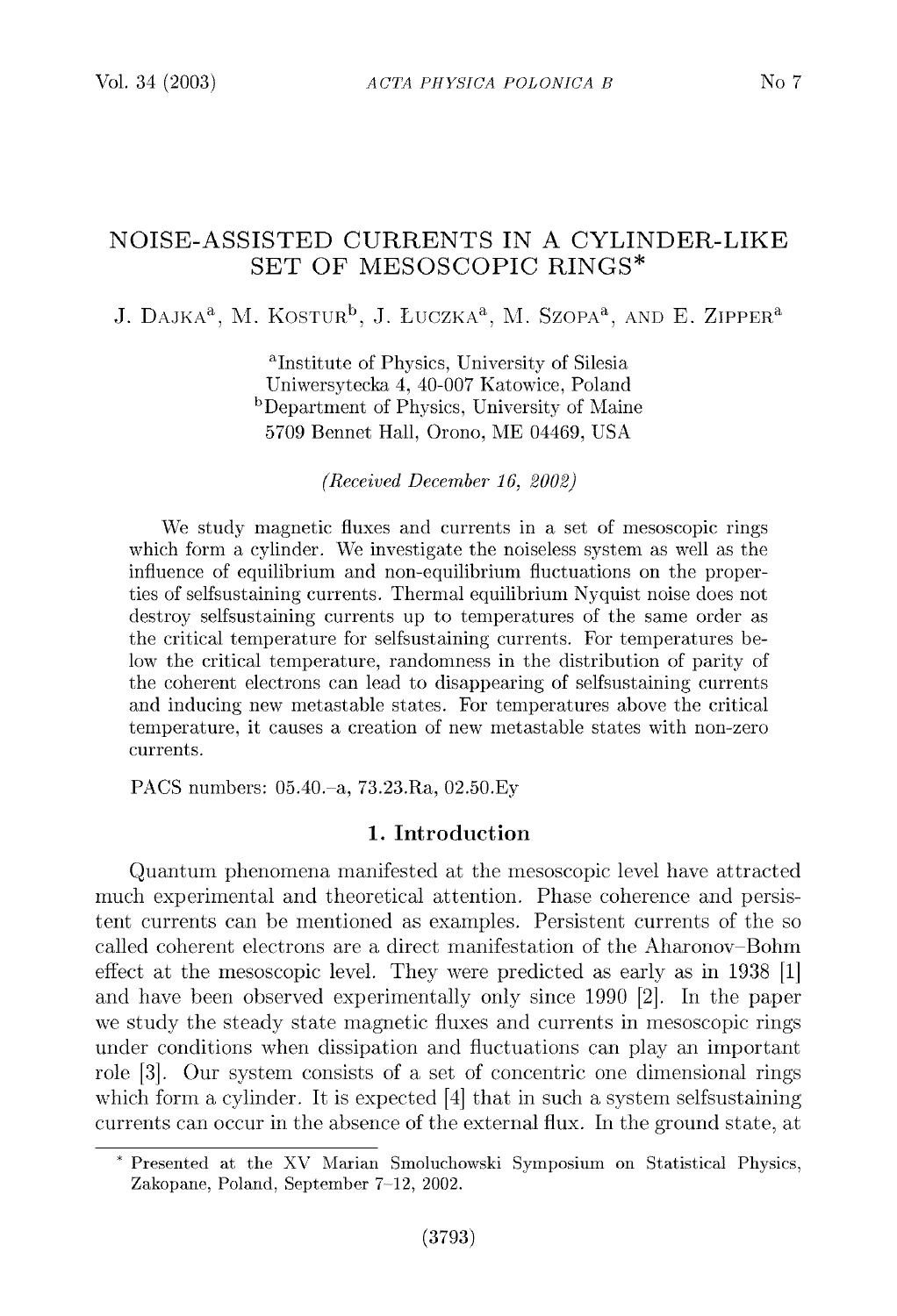$T = 0$ , only coherent electrons are present in the system and the persistent current flows without dissipation. The non-zero temperature  $T > 0$  reduces the amplitude of the persistent current and some electrons become "normal"  $(i.e.$  non-coherent). Then coherent and normal electrons coexist.

In the system at temperature  $T > 0$  there are various sources of noise and fluctuations. There are so-called universal conductance fluctuations [5] that arise from the random quantum interference between many electron paths which contribute to the conductance in the diffusive regime. These fluctuations decay algebraically with temperature and can be neglected at higher temperatures [5]. Inelastic transitions in the ring cause another kind of fluctuations. However, they do not destroy persistent currents but reduce their amplitude [6]. There is also a part of the current noise which is called shot noise [3], the spectral density of which is proportional to mean current. This noise can be reduced by increasing the size of rings [7]. Thermal motion of charge carriers in any conductor is a source of Nyquist noise [3]. This thermal equilibrium noise is universal and is present in any conductor. Moreover, this noise increases with temperature and induces fluctuations of current. We consider such conditions that universal conductance fluctuations and shot noise can be neglected. Let us notice that the system is characterized by parameters which qualitatively and quantitatively change the transport properties. As an example let us consider the parity of the coherent electron's number in the current channel. The change of the parity changes the response of the system for the applied magnetic flux from parato diamagnetic and *vice versa*. In the paper we propose a method of dealing with this sensitivity. We consider the probability of an even number of coherent electrons in a single current channel to be either stochastic process (symmetric dichotomic process) or quenched noise (random variable). The role of Nyquist noise and other sources of fluctuations is the main subject of the paper.

## 2. The model

We consider a collection of rings, so called current channels, which form a cylinder with  $N_z$  channels in direction of the cylinder axis and  $N_r$  in the direction of the cylinder radius. We assume that the thickness of the cylinder wall is much smaller then the radius. The current in one ring, via mutual inductance, induces flux and current in other rings and so on. The effective interaction [8] between the ring currents, considered in the selfconsistent mean field approximation, results in the magnetic flux  $\phi = LI_{\text{tot}}$  felt by all electrons, where  $L$  is the cylinder inductance and  $I_{\text{tot}}$  is the total current in a cylinder. The inductance of a cylinder of the radius r and the height  $l_z$ reads [9]

$$
L = \mu_0 \frac{\pi r^2}{l_z},\tag{1}
$$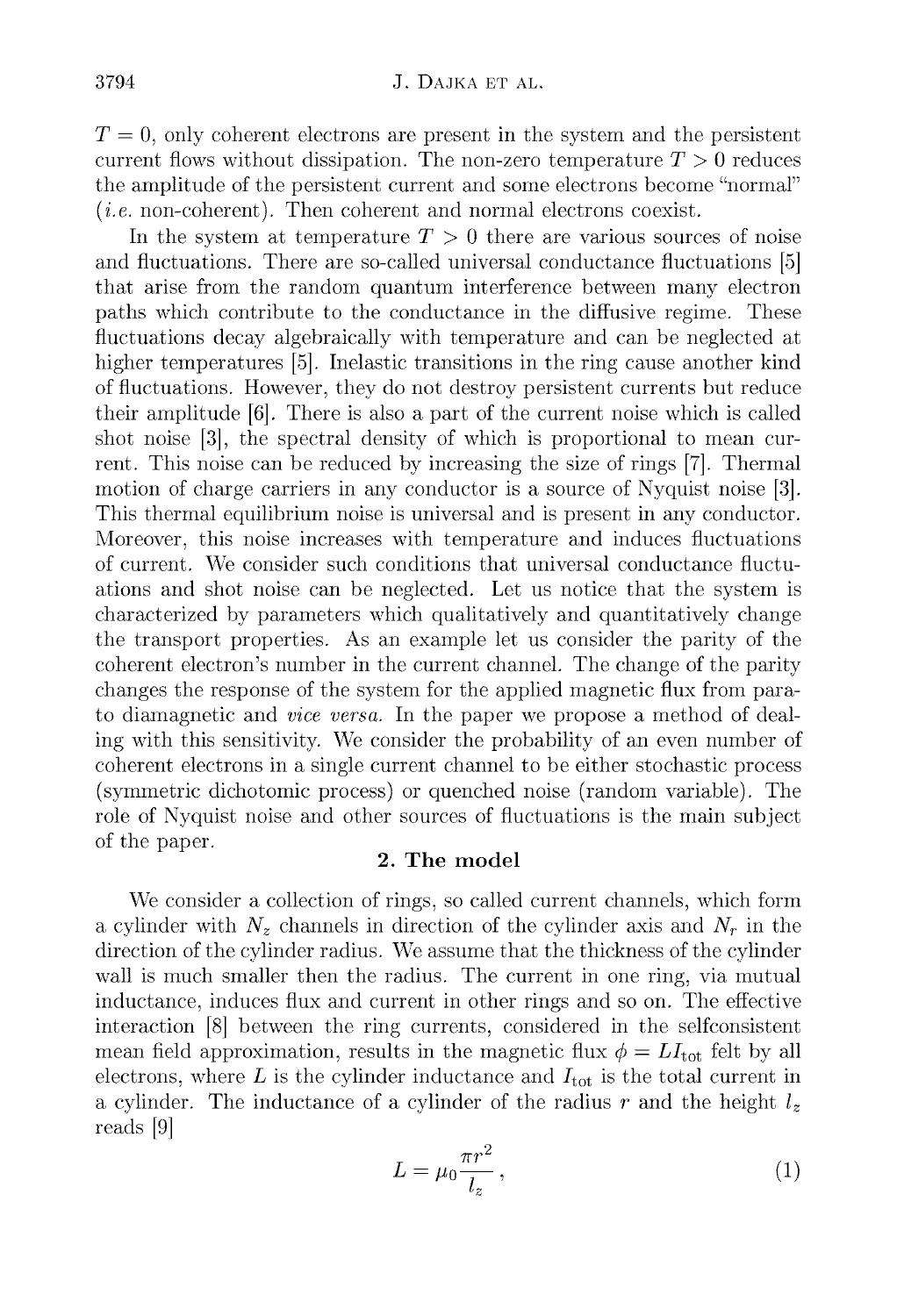where  $\mu_0$  is the permeability of the free space. At temperature  $T > 0$ , the current  $I_{\text{coh}}(\phi, T)$  of the coherent electrons in a set of  $N = N_r \times N_z$  current channels forming the cylinder is either paramagnetic  $[4]$ 

$$
I_{\text{coh}}(\phi, T) = I_e(\phi, T) = NI_0 \sum_{n=1}^{\infty} A_n(T) \sin\left(\frac{2n\pi\phi}{\phi_0}\right)
$$
 (2)

for an even number of coherent electrons in each single channel or diamagnetic

$$
I_{\rm coh}(\phi, T) = I_0(\phi, T) = I_{\rm even}(\phi + \phi_0/2, T)
$$
\n(3)

for an odd number of coherent electrons. The unit current

$$
I_0:=heN_e/(2l_x^2m_e)\,,
$$

where  $l_x$  is the circumference of the cylinder,  $k_F$  is the Fermi momentum and  $N_e$  is the number of coherent electrons in a single current channel. The amplitude

$$
A_n(T) = \frac{4T}{\pi T^*} \frac{\exp(-nT/T^*)}{1 - \exp(-2nT/T^*)} \cos(nk_{\rm F}l_x). \tag{4}
$$

The characteristic temperature  $T^*$  is given by the relation  $k_B T^* = \Delta_F/2\pi^2$ , where  $k_B$  is the Boltzmann constant and  $\Delta_F$  is the energy gap at the Fermi surface. For temperatures  $T < T^*$  the coherent current flows in such a cylinder without dissipation but its amplitude  $(4)$  is reduced  $[10]$ . On the other hand, at temperature  $T > 0$ , normal electrons occur and their flow is dissipative. The motion of normal electrons is random, like the motion of electrons in a normal conductor and it generates random currents.

Since the current-flux characteristics for the coherent electrons is extraordin ary sensitive to a change of parity of the coherent carriers number  $[10]$  we take into account the possible difference of parity in the rings and consider the current of coherent electrons as the average

$$
I_{\rm coh}(\phi, T) = pI_e(\phi, T) + (1 - p)I_0(\phi, T), \qquad (5)
$$

where  $p \in [0, 1]$  is the probability of the even number of coherent electrons in a given channel.

The current coming from the normal electrons can be induced by *e.g.* the change of the magnetic flux  $\phi$ . From the Lenz's rule and the Ohm's law one infers that [11]

$$
RI_{\rm nor}(\phi) = -\frac{d\phi}{dt},\qquad(6)
$$

where  $R$  is the effective resistance of the system  $[6]$ .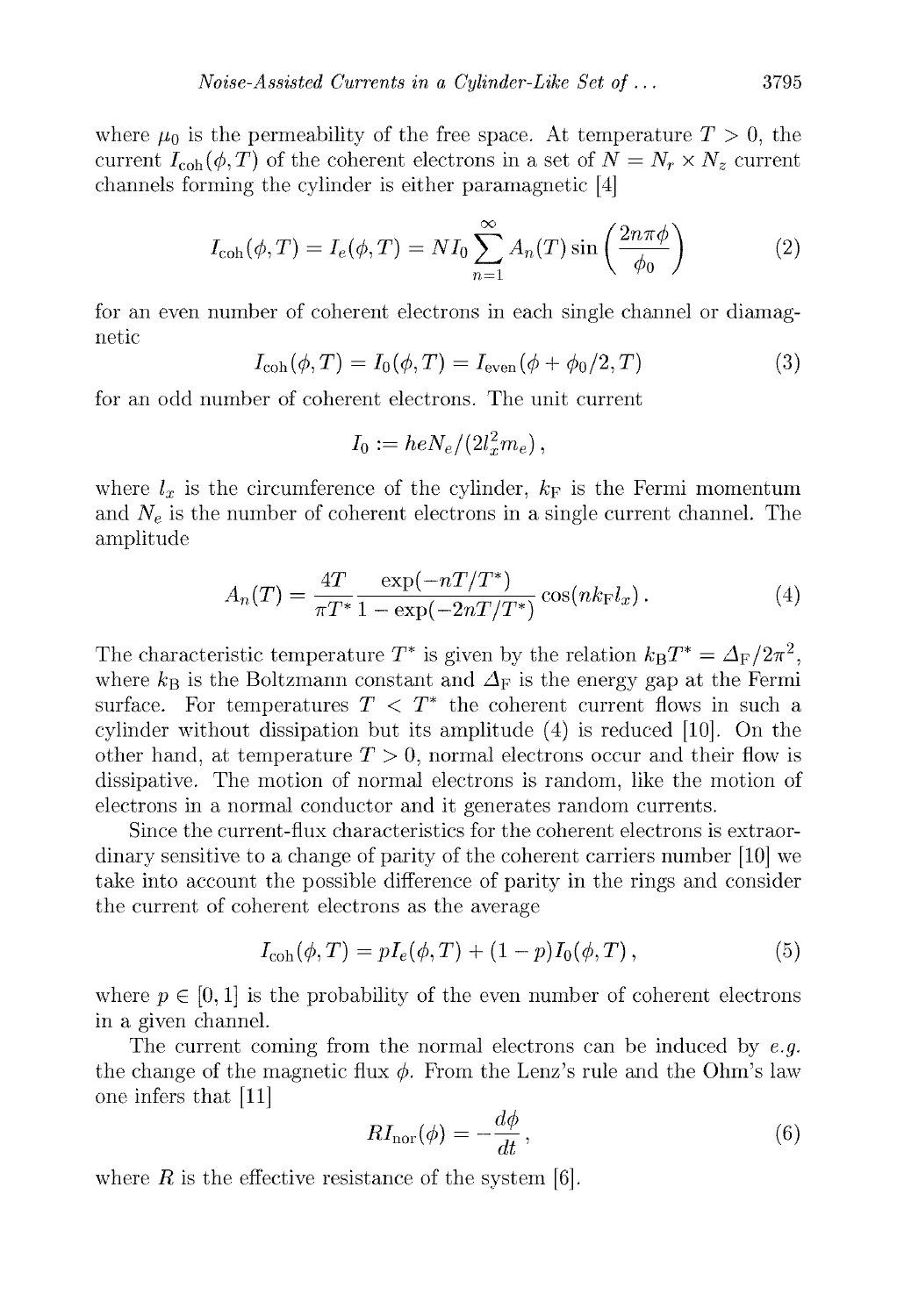The relation between the magnetic flux and the current is given by

$$
\phi = \phi_{\text{ext}} + L(I_{\text{coh}}(\phi, T) + I_{\text{nor}}(\phi)), \qquad (7)
$$

*i.e.* it is a sum of the external flux  $\phi_{\text{ext}}$  and the flux coming from the total current.

Now, we assume that the only source of fluctuations is equilibrium noise induced by the resistance  $R$ . The correlation function of this source of fluctuations is assumed to be given by the Nyquist relation. If we take into account  $(5)-(7)$  and add the term describing current fluctuations then we obtain the equation (see the Appendix)

$$
\frac{1}{R}\frac{d\phi}{dt} = -\frac{1}{L}(\phi - \phi_{\text{ext}}) + I_{\text{coh}}(\phi, T) + \sqrt{\frac{2k_{\text{B}}T}{R}}\Gamma(t)\,,\tag{8}
$$

where  $\Gamma(t)$  is Gaussian white noise modeling Nyquist equilibrium current noise. This equation takes the form of a classical Langevin equation and is our basic evolution equation.

The dimensionless variables are introduced in the following way. In the Langevin equation (8), the basic quantity is the magnetic flux  $\phi = \phi(t)$ . The natural unit of the flux is the flux quantum  $\phi_0 = h/e$ . Accordingly, the flux is scaled as  $x = \phi/\phi_0$ . To identify the characteristic time  $\tau_0$ , let us consider a particular case of  $(8)$ , namely, when the persistent current and the external flux are zero. Then

$$
\frac{d\phi}{dt} = -\frac{R}{L}\phi + \sqrt{2Rk_{\rm B}T} \Gamma(t). \tag{9}
$$

From this equation it follows that the mean value

$$
\langle \phi(t) \rangle = \langle \phi(0) \rangle \, \exp(-t/\tau_0), \tag{10}
$$

where

$$
\tau_0 = L/R \tag{11}
$$

is the relaxation time of the averaged normal current. Therefore, time is scaled as  $\tilde{t} = t/\tau_0$ . In this case, Eq. (8) can be transformed into its dimensionless form

$$
\dot{x} = -V'(x) + \sqrt{2D} \ \widetilde{\Gamma}(\tilde{t}), \tag{12}
$$

where the dot denotes a derivative with respect to the rescaled time  $\tilde{t}$  and the prime denotes a derivative with respect to  $x$ . The generalized potential

$$
V(x) = V(x, \lambda, i_0, p, T) = \frac{1}{2}x^2 - \lambda x - i_0 F(x, p, T),
$$
 (13)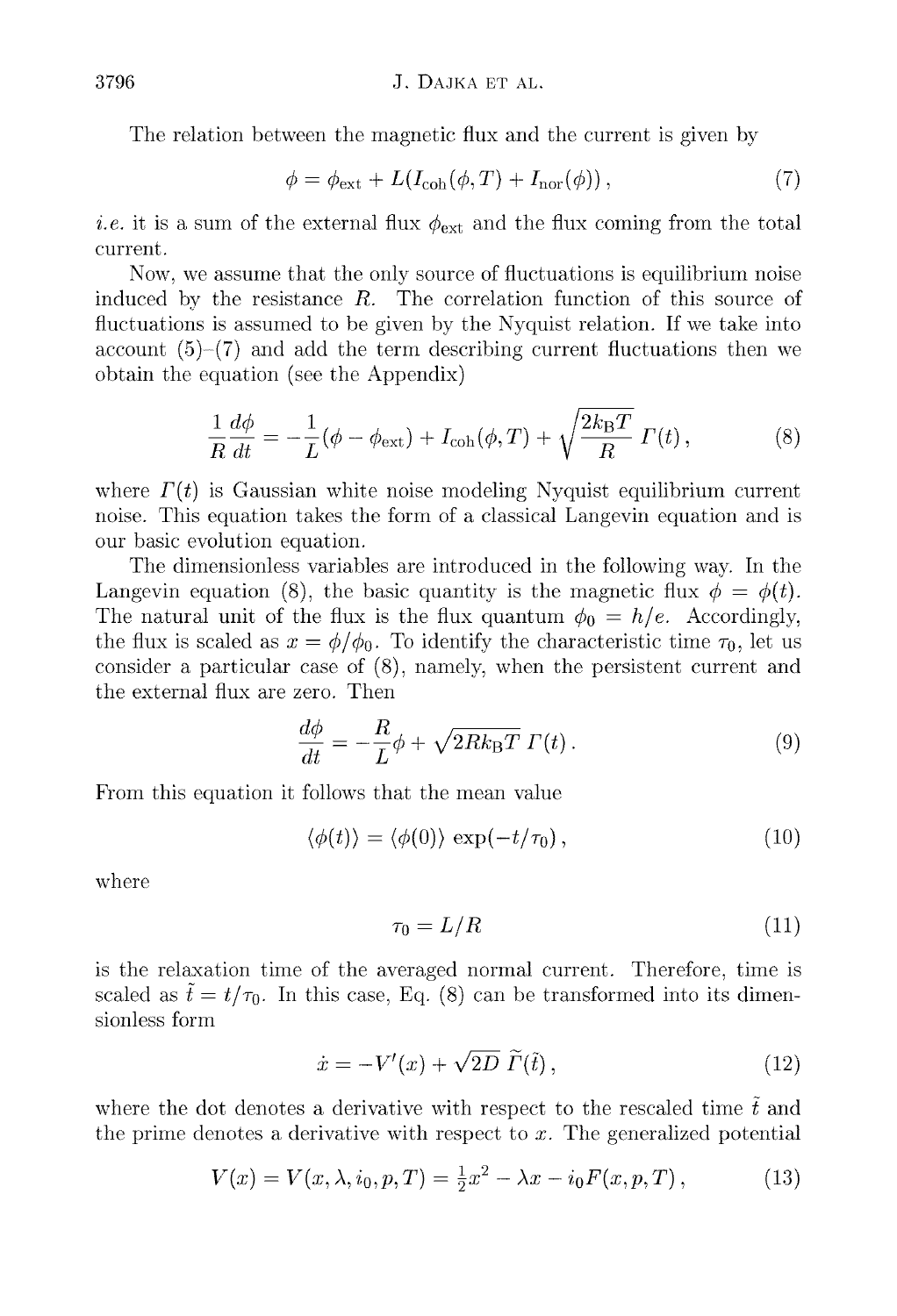where  $\lambda = \phi_{\text{ext}}/\phi_0$  is the rescaled external flux. The prefactor  $i_0 = NL I_0/\phi_0$ is a coupling constant characterizing the interaction between ring currents (it is the rescaled amplitude of the flux created by the current  $-$  it leads to selfsustaining currents). The function

$$
F(x) = F(x, p, T) = \int f(x, p, T) dx \qquad (14)
$$

characterizes the coherent electrons and

$$
f(x, p, T) = p f_e(x, T) + (1 - p) f_0(x, T), \qquad (15)
$$

where

$$
f_e(x,T) = \sum_{n=1}^{\infty} A_n(T) \sin(2n\pi x)
$$
 (16)

and

$$
f_0(x,T) = f_e(x + \frac{1}{2},T). \tag{17}
$$

The dimensionless intensity *D* of rescaled Gaussian white noise  $\tilde{\Gamma}(\tilde{t}) \equiv$  $\sqrt{\tau_0} \Gamma(\tau_0 t)$  is a ratio of thermal energy to the elementary energy stored up in the inductance.

$$
D = \frac{1}{2}k_{\rm B}T/\varepsilon_0 \,, \qquad \varepsilon_0 := \frac{\phi_0^2}{2L} \,. \tag{18}
$$

Let us observe that the resistance  $R$  does not enter into the rescaled equation ( **12**).

In order to evaluate the magnitudes of the parameters appearing in our equations let us notice that the rescaled coupling constant

$$
i_0 = \frac{\mu_0 e^2 N}{8\pi m_e} \frac{N_e}{l_z} \,. \tag{19}
$$

We assume that the cylinder has the radius  $r = 3 \times 10^4$  Å and the height  $l_z = 100$ Å. It consists of a set of  $N \sim 50$  current channels [12] in a wall of width much smaller than the radius. If the number of electrons in each channel is  $N_e \sim 2 \times 10^5$  then  $i_0 \sim 1$ . The energy gap at the Fermi surface  $\Delta_{\rm F} = \hbar^2 N_e / (2 m_e r^2)$  gives the rescaled noise amplitude

$$
\frac{k_{\rm B}T^*}{2\varepsilon_0} = \frac{\mu_0 e^2}{16\pi^3 m_e} \frac{N_e}{l_z} \,. \tag{20}
$$

For the above values of parameters the diffusion coefficient  $D \sim 0.001T/T^*$ . Below, unless stated otherwise, the parameters are fixed so that  $i_0 = 1$ ,  $D = 0.001T/T^*$  and the product  $k_F l_x = 0.1$  in the formula for the coherent current.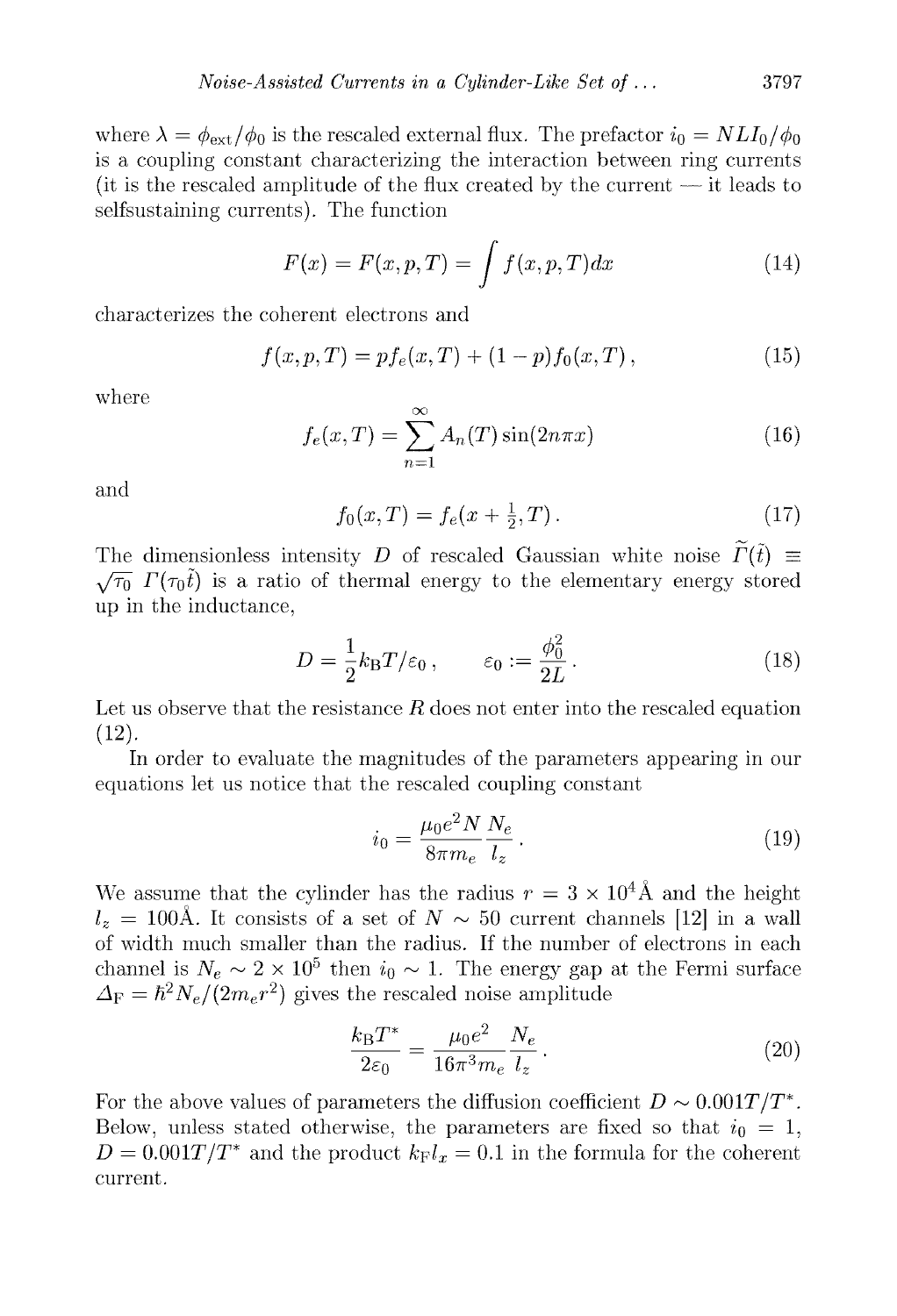## J. DAJKA ET AL.

## **3. A n alysis**

In this section the properties of system described by Eq.  $(12)$  are analyzed. We consider in details two special cases. In the noiseless case, we neglect the influence of Nyquist noise. It is a justified approximation for very sm all intensity of noise. Formally, it can be neglected only when temperature  $T = 0$  (see Eq. (8)) and, consequently, we should put  $T = 0$ in  $I_{\text{coh}}(\phi, T)$ . However, first we want to analyze the deterministic system which corresponds to the case  $\widetilde{\Gamma}(\tilde{t}) = 0$  in (12) and next to investigate influence of Nyquist noise. As follows from  $(7)$ , the total current is linearly related to the magnetic flux  $\phi$  (or the rescaled flux x). In a consequence, the properties and behavior of the current are identical to the properties and behavior of the magnetic flux. Therefore, below we use equivalently these two characteristics of the system.

## *3.1. Selfsustaining currents*

First, let us consider the deterministic case of the Langevin stochastic equation (12) formally neglecting the Nyquist noise term  $\hat{\Gamma}(\tilde{t})$ , *i.e.*,

$$
\dot{x} = -V'(x) \,. \tag{21}
$$

The stationary solutions  $x_s$  of (21), for which  $\dot{x}_s = 0$ , correspond to extrema of the generalized potential  $(13)$ ,

$$
V'(xs) = xs - \lambda - i_0 f(xs, p, T) = 0.
$$
 (22)

The solutions  $x<sub>s</sub>$  of the gradient differential equation (21) are stable provided they correspond to a minimum of the generalized potential (13) and they are unstable in the case of a maximum  $[13]$ . In the following we investigate properties of solutions  $x<sub>s</sub>$  with respect to four independent parameters: the temperature T, the coupling constant  $i_0$  which characterizes the mean-field interaction between rings, the probability  $p$  of the occurrence of the channel with an even number of coherent electrons and the external flux  $\lambda$ .

## 3.1.1.  $T$  and  $i_0$ -dependence

The dependence of the potential (13) on the temperature for  $\lambda = 0$ ,  $i_0 = 1$  and the probability  $p = 1/2$  is shown in Fig. 1. In high temperatures, only one stable solution, corresponding to zero stationary flux  $x_s = 0$  and zero current, exists. If temperature decreases, a bifurcation occurs  $-$  the potential becomes bistable and two non-zero symmetric minima appear at  $x_{\rm s} = \pm x_{\rm m}$ . They correspond to two stable stationary solutions. Physically, it means that below some critical temperature  $T_c$  the *spontaneous flux* [14]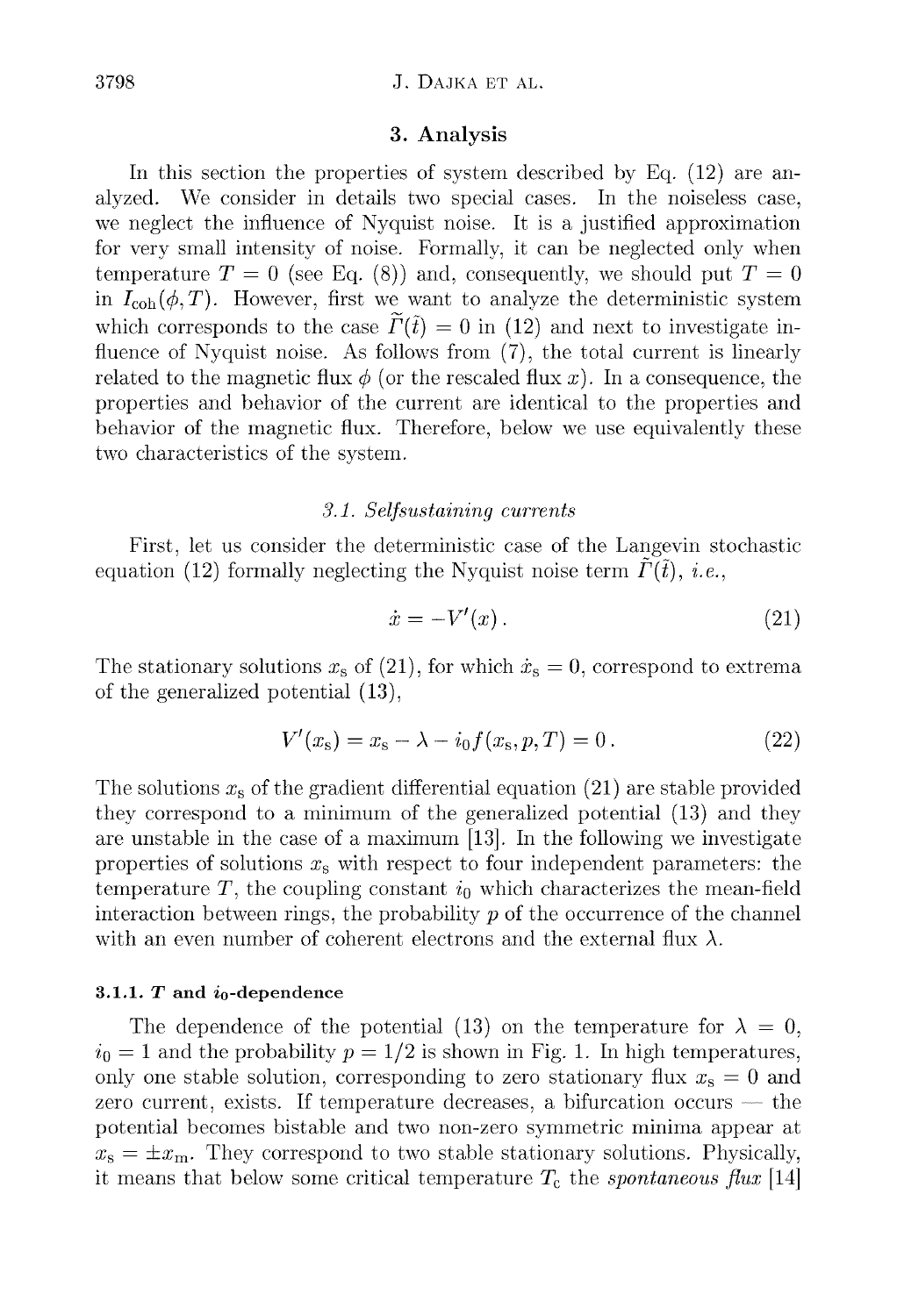

Fig. 1. The dimensionless generalized potential  $V(x)$  is shown as a function of the dimensionless magnetic flux x for two values of the scaled temperature  $T/T^*$ . The scaled amplitude  $i_0 = 1$  and scaled external magnetic flux  $\lambda = 0$ .

appears and non-zero stationary current flows in the system. This critical temperature  $T_c$  is defined by the condition that  $V''(x_s = 0) = 0$ . The corresponding diagram is shown in Fig. 2. The phenomenon is analogous to the *continuous phase transition* in macroscopic systems, and appears here as a result of the interaction of ring currents. The central maximum  $x_s =$  $x_{\text{M}} = 0$ , corresponds to the unstable stationary solution of (21). More generally, one can notice that the stationary solutions occur where the linear part  $x - \lambda$  of (22) is equal to its periodic part  $i_0 f(x, p, T)$ . In the limit of  $i_0 \rightarrow 0$  (very small, or no interaction of ring currents), regardless T, the



Fig. 2. Bifurcation of the stable stationary magnetic flux  $x_s$  with respect to temperature for a fixed external magnetic flux  $\lambda = 0$ .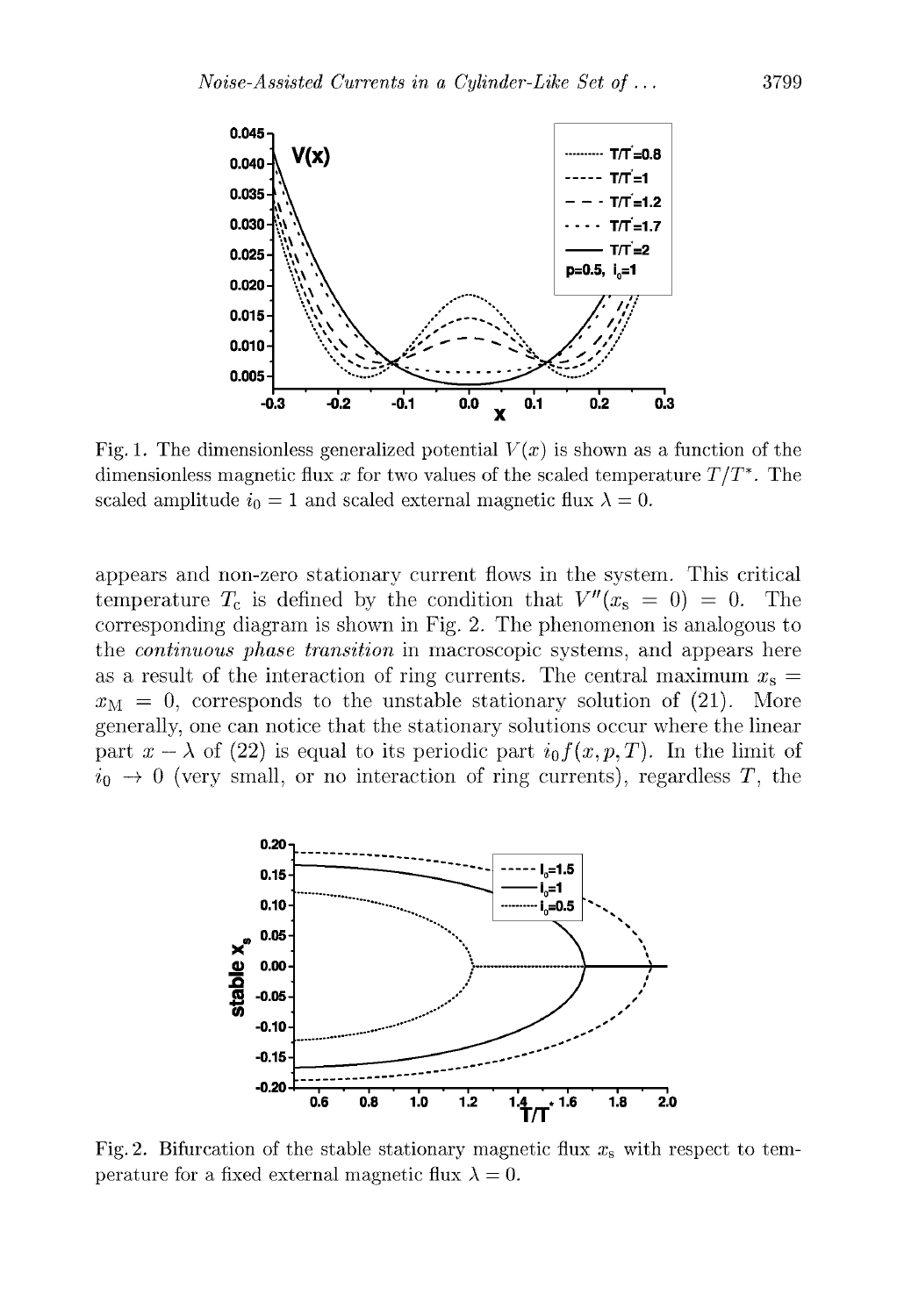only stationary solution of (22) is the external flux  $x_s = \lambda$ . For intermediate  $i_0$  (typical interaction of mesoscopic rings) two stable non-zero stationary states can exist below  $T_c$  and this number of solutions is preserved in the limit  $T \rightarrow 0$ . As one can infer from (13)–(17), decreasing temperature enhances the periodic part of (22) but only to a maximal value defined by  $T \to 0$ . Further enhancement of the periodic part is possible only by increasing the coupling constant  $i_0$ . As a result of that, the critical temperature  $T_c$  increases with  $i_0$ . Therefore, if  $i_0$  is sufficiently large (very strong interaction of rings), even more stationary states can occur. The number of stationary states below  $T_c$  and for  $p = 1/2$  can, in general, be equal to  $4k - 1$ ,  $(k = 1, 2...)$  but only  $2k$  of them of stable states. Lowering the temperature below  $T_c$  results then in a cascade of bifurcations. The first bifurcation takes place at  $T = T_c$ . With further lowering the temperature at  $T = T_{c_1} < T_c$  two additional pairs of stationary solutions appear and so on. There is one metastable and one unstable solution in every pair. The metastable solutions correspond to the so called *flux trapped* in the cylinder. Notice that in the limit  $T \to 0$  and typical  $i_0 > 0$  there are always spontaneous flux solutions whereas the flux trapped solutions can be obtained only for sufficiently large  $i_0$ .

#### 3.1.2. The  $p$ -dependence

In the following part of this section the temperature is set below  $T_c$ . If the probability  $p = 1$  we have an even number of coherent electrons and param agnetic current in each channel. The potential possesses two minima corresponding to spontaneous fluxes (Fig. 3). Decreasing  $p$ , the



Fig. 3. The dimensionless generalized potential  $V(x)$  is shown as a function of the dimensionless magnetic flux *x* for characteristic values of the probability *p.* The amplitude  $i_0 = 1$  and  $\lambda = 0$ .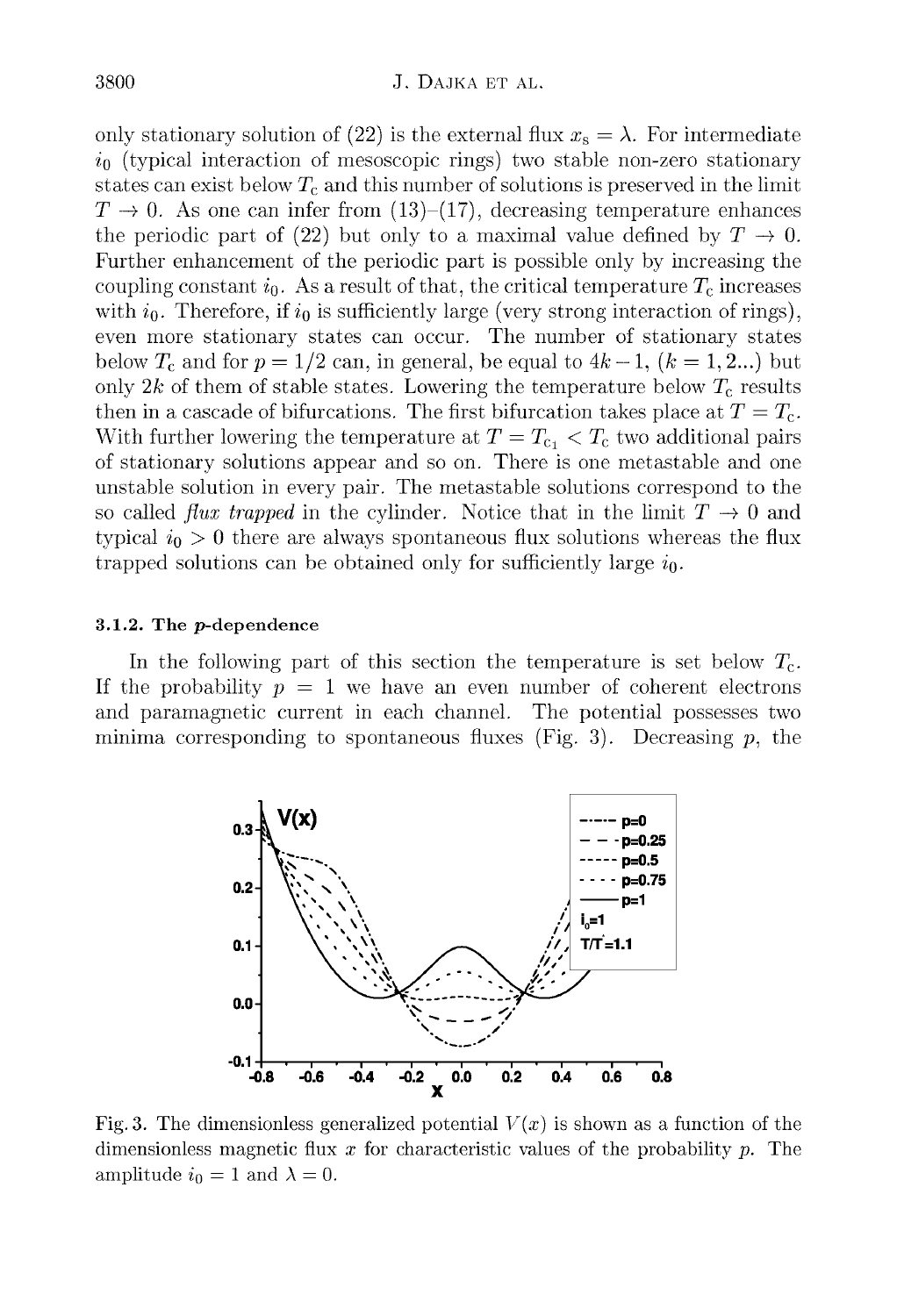probability  $1-p$  of finding odd channels with diamagnetic currents increases and the spontaneous flux solutions  $x_s$  decrease to coalesce finally into a single absolutely stable solution at  $x_s = 0$ . The ratio p at which the coalescence occurs decreases with decreasing temperature. Now, for sufficiently large  $i_0$ , five stationary states exist. Note that apart from the stable fluxless solution  $x_{\rm s} = 0$  there are two metastable solutions at  $\frac{1}{2}$  <  $|x_{\rm s}|$  < 1 and two unstable solutions. The metastable solutions correspond to the flux trapped in the cylinder. In realistic devices they are hardly accessible due to the value of the necessary parameters. The value of  $p$  has a important impact on the properties of persistent currents. The case when  $p$  is a fixed deterministic quantity is studied in [15].

#### 3.1.3. The  $\lambda$ -dependence

There are three different types of the generalized potential. First is a symmetric double well potential which appears for  $\lambda = k/2$  with integral *k*. The stable solutions  $x_s$  are then always around the external flux  $0 <$  $|x_{s} - \lambda| < \frac{1}{2}$ . For the values of  $\lambda$  close but not equal to  $k/2$  the solutions remain in that range but the double-well potential becomes asymmetric one of the stable solutions becomes metastable. For the values of external flux far from half integer values  $k/2$  one obtains the potential with only a single stable solution. All the mentioned types of potentials are accessible for  $0 \leq \lambda \leq 1/2$  indicating a kind of the 'structural periodicity' with respect to the external flux. An interesting feature of the  $x - \lambda$  characteristic is the occurrence of the hysteresis loop (Fig. 4). With increasing  $\lambda$ , at its certain value, the system undergoes discontinuous jump of x. Decreasing then the value of  $\lambda$ , the opposite jump of x occurs at lower  $\lambda$  producing a hysteresis



Fig. 4. The hysteretic behavior of the stationary flux with respect to the external flux. The part of the graph with negative slope corresponds to unstable *xs.* The amplitude  $i_0 = 1$ .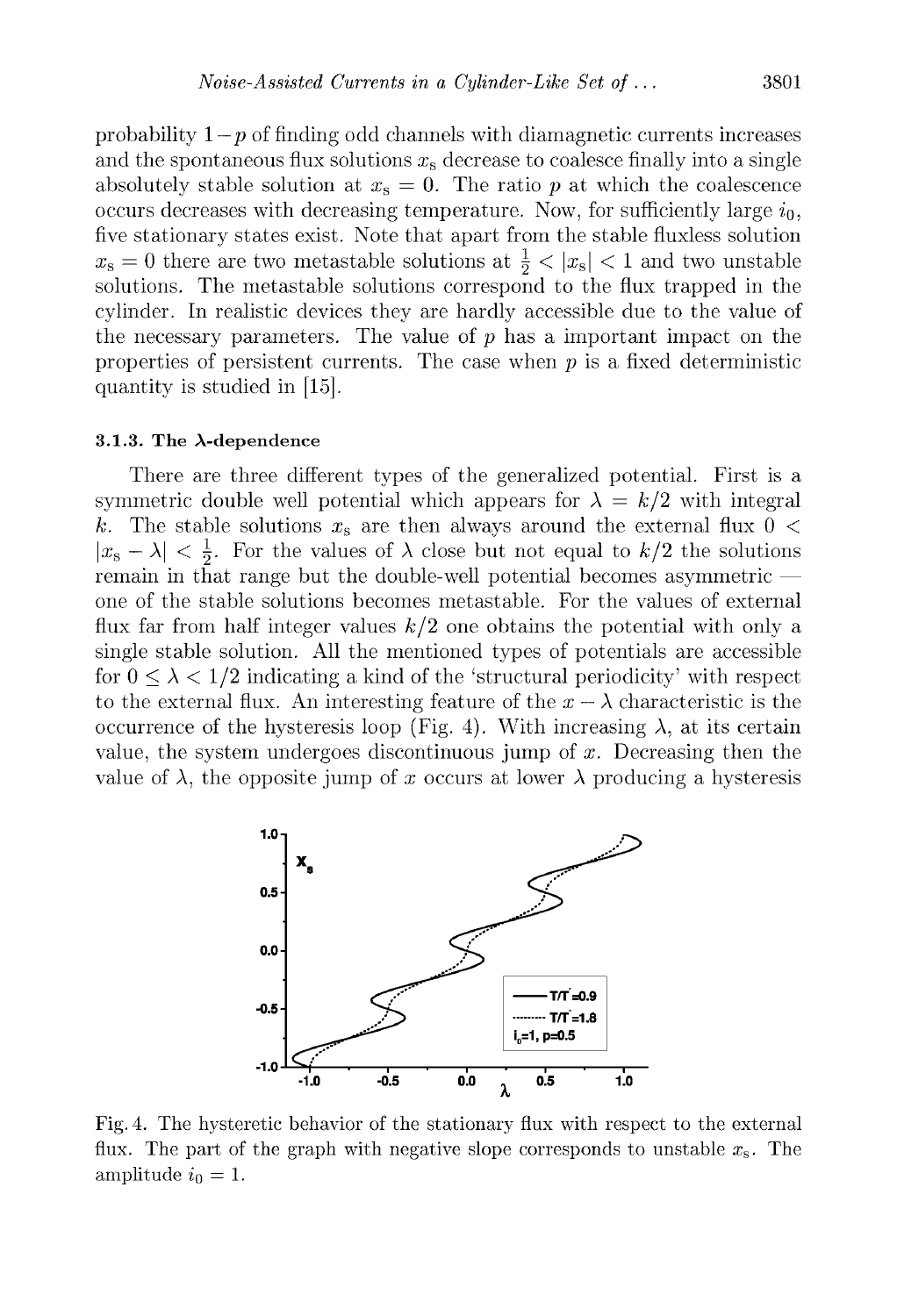loop. It is a hallmark of the *first order phase transition*. The transition can occur only below the critical temperature  $T_c$ . Due to the 'structural periodicity' the hysteresis loop is repeated with the period  $\lambda = 1/2$  what results in the formation of a family of loops.

## *3.2. N oise-assisted self sustaining currents*

In this section we discuss the influence of both equilibrium and nonequilibrium perturbations on the properties of the hux in the mesoscopic cylinders. First we discuss the thermal noise and later the system for which the probability of the given parity of coherent electrons in the channel is a random process.

## 3.2.1. Nyquist noise

Noise and huctuations are ubiquitous in real systems and idealization of the noiseless systems is sometimes not justified. In the following, we will focus on the system (12) subjected to Nyquist noise. From the mathematical point of view, the Langevin equation (12) defines a Markov diffusion process. Its probability density  $p(x, \hat{t})$  obeys the Fokker-Planck equation in the form [16]

$$
\frac{\partial}{\partial \tilde{t}}p(x,\tilde{t}) = \frac{\partial}{\partial x}V'(x)p(x,\tilde{t}) + D \frac{\partial^2}{\partial x^2}p(x,\tilde{t})
$$
\n(23)

with the natural boundary condition  $\lim_{|x| \to \infty} p(x, \tilde{t}) = 0$ . The stationary solution  $p_s(x)$  is asymptotically stable [17] and takes the form

$$
p_{\rm s}(x) = N_0 e^{-V(x)/D} \tag{24}
$$

with a normalization constant

$$
N_0^{-1} = \int_{-\infty}^{\infty} e^{-V(x)/D} dx.
$$
 (25)

Let us first consider the case of absence of the external flux,  $\lambda = 0$ . If in the noiseless case the system possesses only one stationary solution  $x_s = 0$ , the probability density (24) has maximum at  $x = 0$  and the mean value of the flux  $\langle x \rangle = 0$ . If in the noiseless case the system possesses three stationary states, the probability density  $(24)$  has three extremal points: two symmetric m axima which correspond to the spontaneous fluxes and one minimum at  $x = 0$  which corresponds to the unstable stationary state (see Fig. 5). Because the potential is reflection-symmetric,  $V(x) = V(-x)$ , the mean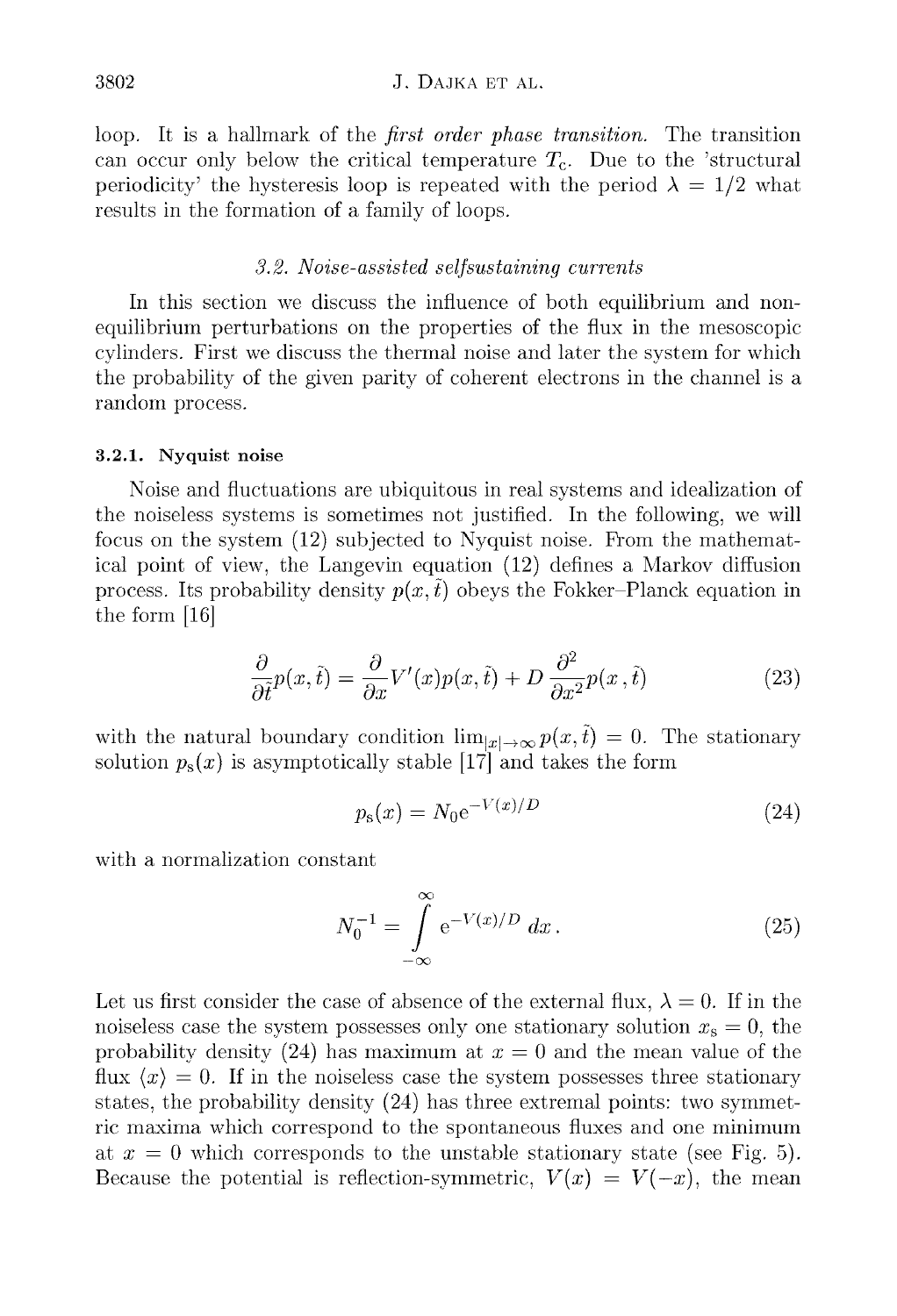

Fig. 5. The stationary probability density for the system subject to Nyquist noise. The amplitude  $i_0 = 1$  and  $D = 0.001T/T^*$ .

value of any odd function of the flux is zero. In particular, the mean value of the flux  $\langle x \rangle = 0$  and the mean value of the current is zero as well. From this point of view, properties of stationary states are trivial and non-zero fluxes and currents are impossible. However, in some situations the statistical moments are not good characteristics of the system because much inform ation is lost when an integration is performed calculating the statistical moments [18]. The relevant quantity is a stationary probability distribution which contains much more information about the system. Is any reasonable method to determine the critical value of temperature  $T_c$  in this case? One possibility is to define the phase transition in the following way [18,19]: the phase transition point is a value of the relevant parameter  $\gamma$  of the system at which the profile of the stationary distribution function changes drastically  $(e,q)$  if a number of maxima of the distribution function changes) or if a certain most probable point  $x_0$  begins to change to an unstable state. In some cases, it is indeed a good 'order parameter' of the system. For example, from the measurements of the laser experiment (see *e.g.* [20]), one can obtain the stationary probability distribution of the laser intensity and one can observe a phase transition according to the above definition. In the case considered here, for sufficiently low temperatures, thermal fluctuations are small and one expects the experimental results to be accumulated around the *m ost probable values* of the stationary probability distribution. It follows from  $(24)$  that the most probable values of the flux correspond exactly to the stationary states  $(22)$  of the system  $(21)$ . In this sense, the properties of the system are the same as discussed in the previous subsection. We want to emphasize that it is correct for low temperatures because then the residence time in a stable state is long. For higher temperature  $T$ , thermal fluctuations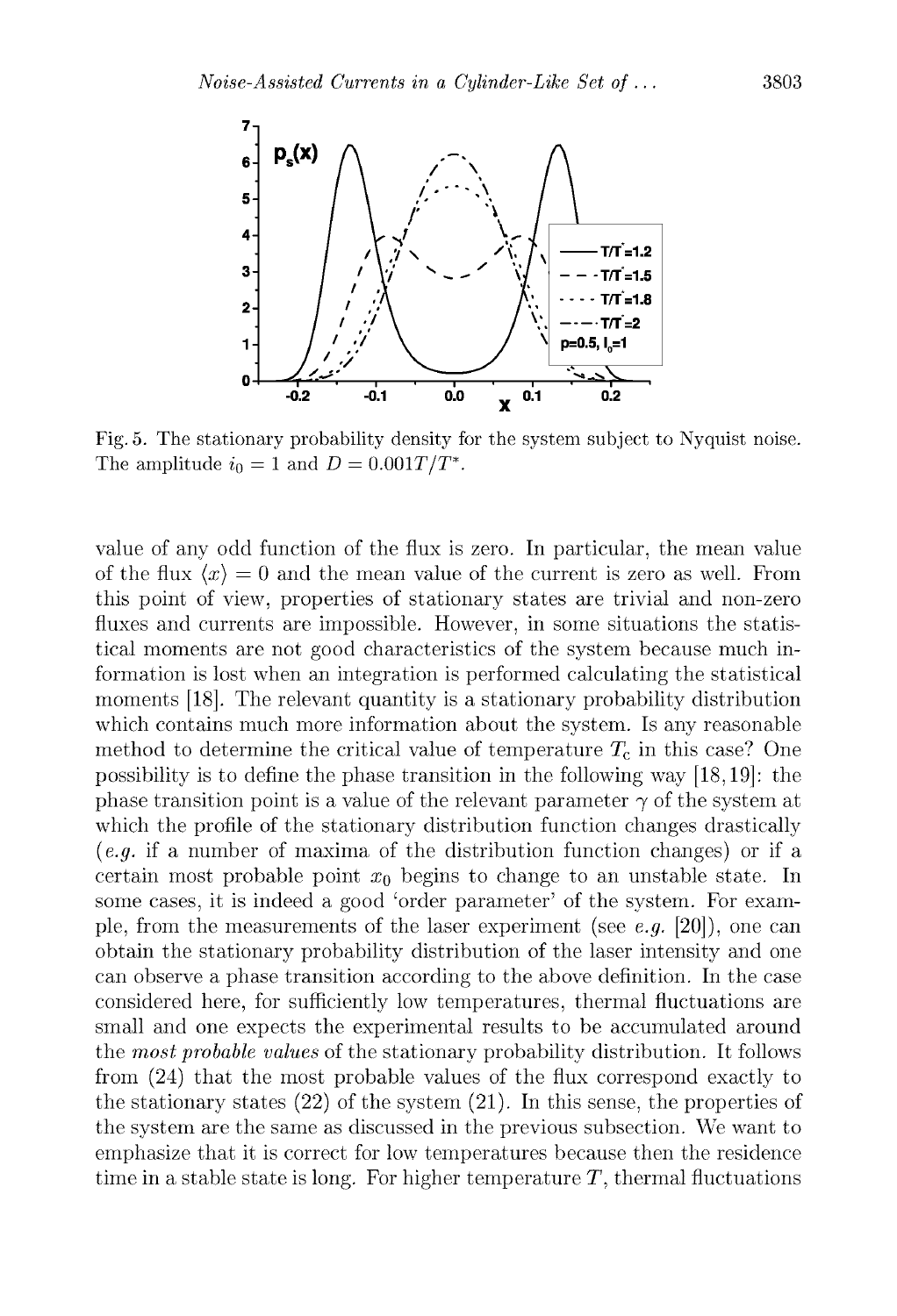become larger. In turn, fluctuations of the magnetic flux around the most probable value become larger and larger and the residence time in a stable state becomes shorter. One can guess that the spontaneous current should vanish at temperature  $T_0$  which is lower than the critical temperature  $T_c$  in the noiseless case. This is because of influence of Nvquist fluctuations. The argum entation is the following. If the potential is multistable then one can introduce characteristic time scales of the system. The first characteristic time  $\tau_{\rm d} = 1/V''(x_{\rm s})$  describes decay within the attractor  $x_{\rm s} = \pm x_{\rm m}$  of the potential  $V(x)$ . The second characteristic time is the escape time  $\tau_e$  from the well around  $\pm x_{\rm m}$ . This time is related to the mean first passage time from the minimum of the potential to the maximum. If these time scales are well separated, *i.e.* if  $\tau_e \gg \tau_d$  then the description based on the most probable value seems to be correct. Otherwise, this description fails and we should characterize the system by averaged values of relevant variables. In the noiseless case, for  $i_0 = 1$  and  $D = 0.001T/T^*$ , from Eq.(13) we estimated the critical temperature  $T_c \approx 1.66T^*$ . We observed that roughly for temperatures  $T < 0.9T_c$ , the characteristic time  $\tau_d$  is more than one order of magnitude less than  $\tau_e$ . Both time scales are well separated and selfsustaining currents are long-living states. In this sense, they are not destroyed by Nvquist noise.

The stationary flux variance or mean-squared deviation  $\sigma = \langle x^2 \rangle - \langle x \rangle^2 =$  $\langle x^2 \rangle$  is a non-monotonic function of temperature (Fig. 6): For  $T=0$  the variance  $\sigma = x_s^2$ , where  $x_s$  is a stationary solution of (21). As the temperature increases,  $\sigma$  diminishes attaining a minimal value at some temperature  $T_1$ . The temperature  $T_1$  seems to be always larger than  $T_c$  what has been confirmed by numerical studies. A further increase of temperature leads to an increase of the variance. In the high tem perature limit, the dependence is linear as for the Gaussian distribution. Indeed, below the critical temperature, the distribution (24) possessing two peaks is clearly non-Gaussian. However, for higher temperatures the probability density is one-peaked. For this case, the kurtosis

$$
\text{Kurt} = \frac{\langle x^4 \rangle}{3\langle x^2 \rangle^2} - 1 \tag{26}
$$

measures the relative flatness of the distribution (24) to the Gaussian distribution. The kurtosis is negative and it means that the distribution  $(24)$ is flat. It approaches zero in the high temperature limit and then the distribution (24) approaches the Gaussian distribution.

The behavior of the second moment  $\langle x^2 \rangle$  has a simple explanation in terms of the average energy stored in the magnetic field, *i.e.* 

$$
\langle E \rangle = \langle \phi^2 \rangle / 2L = \varepsilon_0 \langle x^2 \rangle \,, \tag{27}
$$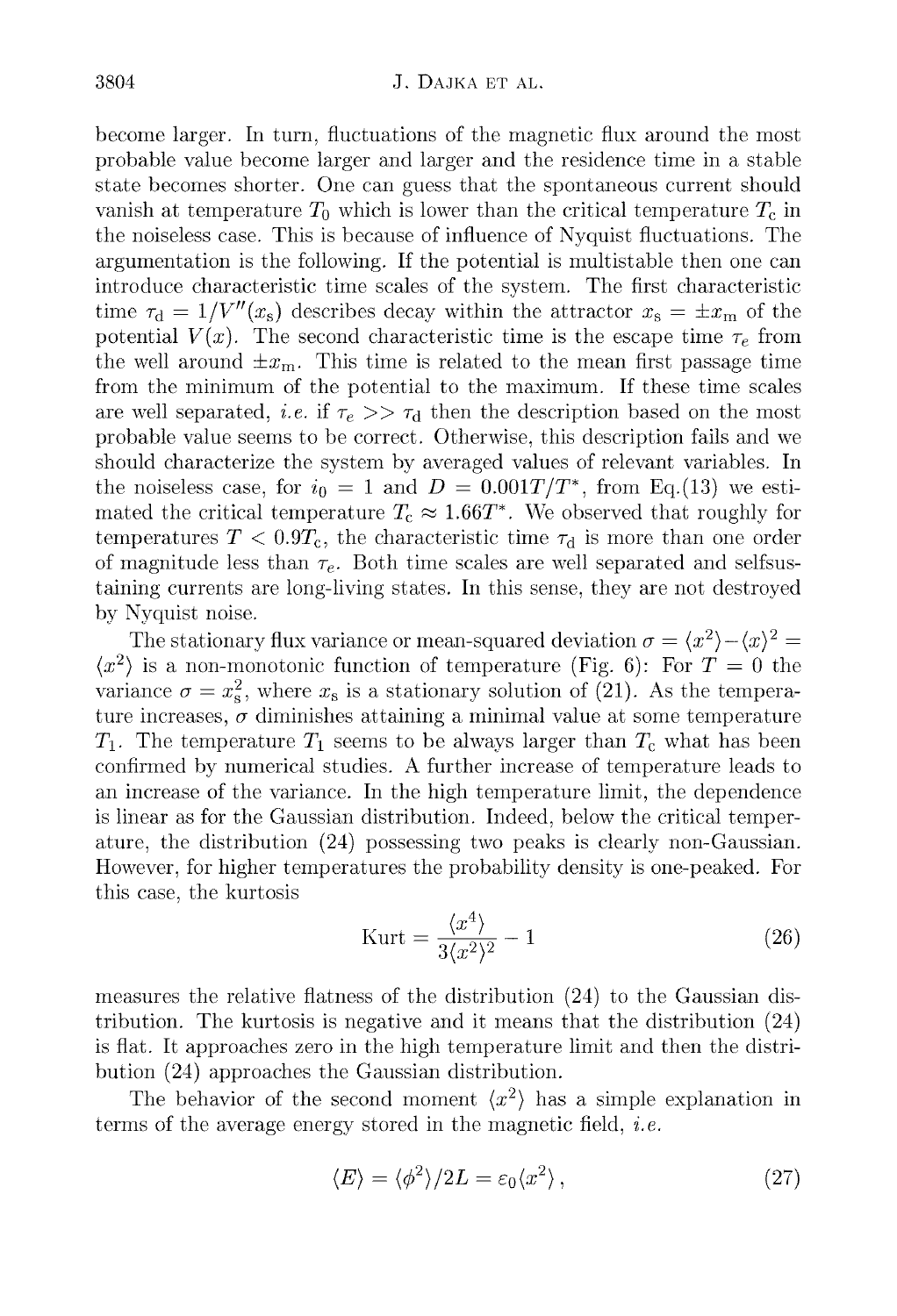

Fig. 6. Averaged magnetic energy  $\langle E \rangle / \varepsilon_0$  given by Eq. (27) *vs* scaled temperature for two values of  $i_0$ , fixed  $\lambda = 0$  and  $D = 0.001T/T^*$ .

where  $\varepsilon_0$  is given in (18). For low temperatures, fluctuations are small and the main contribution to the energy comes from the deterministic part  $\phi^2/2L$ . Because the magnetic flux  $\phi$  decreases as temperature increases (*cf.* Fig. 2), hence  $\langle E \rangle$  decreases as well. On the other hand, for high temperature the stationary probability density approaches the Gaussian distribution and in consequence the main contribution to the average magnetic energy comes from thermal energy,  $\langle E \rangle \propto kT$  which obviously increases when  $T$  grows. The competition between these two mechanisms leads to the minimal value of  $\langle E \rangle$  for a certain value of temperature  $T_1$ . At this tem perature, fluctuations of the current are minimal.

The influence of the external field on the properties of the stationary density (24) may be deduced from Fig. 3. Finally, let us consider the limit of a very weak coupling between the ring currents corresponding to a very small value of  $i_0$ . The selfsustaining stable solutions are non accessible. The solutions of Eq. (21) correspond then to the persistent currents driven by the external field. The stationary density forms a family of one peak curves with the most probable values given by  $\lambda$ . We conclude that even in the weak coupling limit the presence of Nvquist noise does not destroy the persistent currents.

## 3.2.2. Random parity of coherent electrons

The value of  $p$  is not a fixed parameter for the systems at temperatures *T >* 0 when the energy gap at the Fermi surface becomes smaller. There are then coherent electrons which can become normal and vice versa, there are normal electrons which may become coherent. In such a case the probability *p* itself is a random function of time. Further we limit our discussion to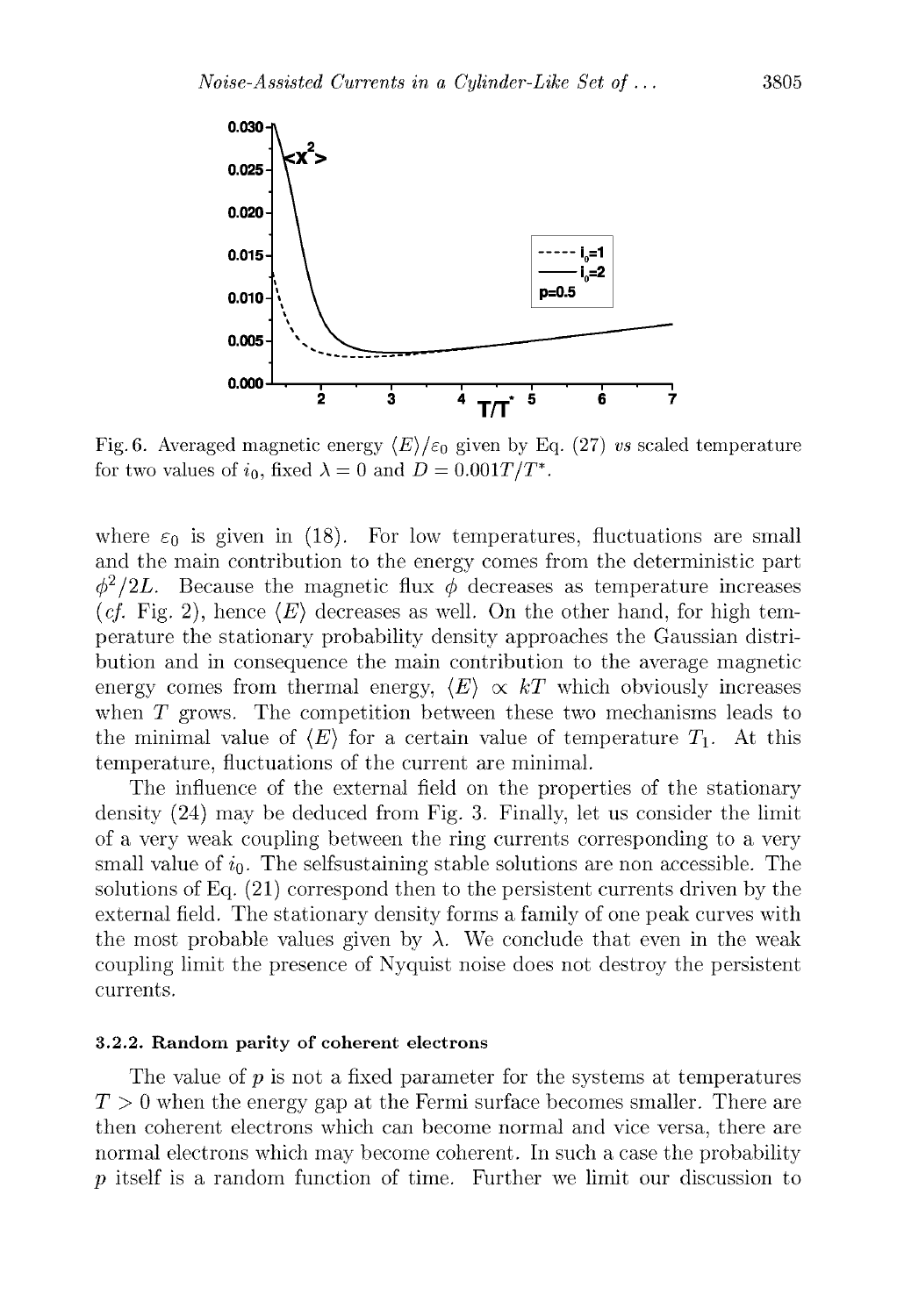## J. DAJKA ET AL.

the transitions  $p = 0 \leftrightarrow p = 1$ . They correspond to the change from even to odd num ber of coherent electrons in every current channel in the cylinder. The transitions satisfy the following assumptions: first, the change even $\leftrightarrow$ odd occurs simultaneously and immediately *(i.e.* it takes no time) in every channel and second, the number of electrons changing their "fluid" is small enough to keep  $i_0$  fixed in the transition. The dynamics of flux in the absence of the external field can be modeled by the following equation

$$
\dot{x} = -x + f_{+}(x) + f_{-}(x)\xi(\tilde{t}) + \sqrt{2D}\tilde{\Gamma}(\tilde{t}), \qquad (28)
$$

where  $f_+(x) := i_0(f_e(x) \pm f_0(x))/2$  and  $\xi(\tilde{t}) = \{-1,1\}$  is a zero-mean, exponentially correlated dichotomic process of the correlation time  $\tau$  [21]. If  $f(\tilde{t}) = 1$  then there is an even number of coherent electrons and if  $f(\tilde{t}) = -1$ then there is an odd number of coherent electrons.

With the random process Eq.  $(28)$ , which is clearly non-Markovian, we associate the two dimensional process  $\{x(\tilde{t}),\xi(\tilde{t})\}\$ , which is Markovian. The probability densities  $p_+(x, \tilde{t}) := p(x(\tilde{t}), \xi(\tilde{t}) = 1)$  and  $p_-(x, \tilde{t}) :=$  $p(x(\tilde{t}),\xi(\tilde{t})=-1)$  satisfy the master equation [21]

$$
\frac{\partial}{\partial \tilde{t}}p_{+}(x,\tilde{t}) = -\frac{\partial}{\partial x}\left[-x+f_{+}(x)+f_{-}(x)\right]p_{+}(x,\tilde{t})
$$
\n
$$
-\frac{1}{2\tau}\left[p_{+}(x,\tilde{t})-p_{-}(x,\tilde{t})\right]+D\frac{\partial^{2}}{\partial x^{2}}p_{+}(x,\tilde{t}),
$$
\n
$$
\frac{\partial}{\partial \tilde{t}}p_{-}(x,\tilde{t}) = -\frac{\partial}{\partial x}\left[-x+f_{+}(x)-f_{-}(x)\right]p_{-}(x,\tilde{t})
$$
\n
$$
-\frac{1}{2\tau}\left[p_{-}(x,\tilde{t})-p_{+}(x,\tilde{t})\right]+D\frac{\partial^{2}}{\partial x^{2}}p_{-}(x,\tilde{t}).
$$
\n(29)

The stationary state is described by the stationary reduced probability density  $p(x) = \lim_{\tilde{t}\to\infty} p(x,\tilde{t}) = \lim_{\tilde{t}\to\infty} [p_+(x,\tilde{t}) + p_-(x,\tilde{t})].$  An analytical form of the stationary solution of (29) is known when  $D = 0$ , *i.e.* when temperature  $T = 0$ . If  $T > 0$  then we should consequently assume that  $D > 0$ . In this case, an analytical formula for  $p(x)$  can be derived for the limiting case  $\tau \to \infty$  (adiabatic noise). In a general case, one should numerically solve Eq.  $(29)$  with zero left hand sides. We have applied the Finite Element Method  $[22]$ . The results are presented in Figs. 7 and 8. For temperature below the critical temperature (Fig. 7), dichotomic noise of a short correlation time does not influence the system: there are two stable and symmetric states of non-zero selfsustaining currents (the double-peaked density for the case  $\tau = 0.0259294$  in Fig. 7). If the correlation time  $\tau$  increases then the states of non-zero currents disappear. The state of zero current is stable and two new metastable states of non-zero currents occur (the triple-peaked density for the case  $\tau = 0.239503$ . For temperature above the critical temperature (Fig. 8), dichotomic noise of a short correlation time does not influence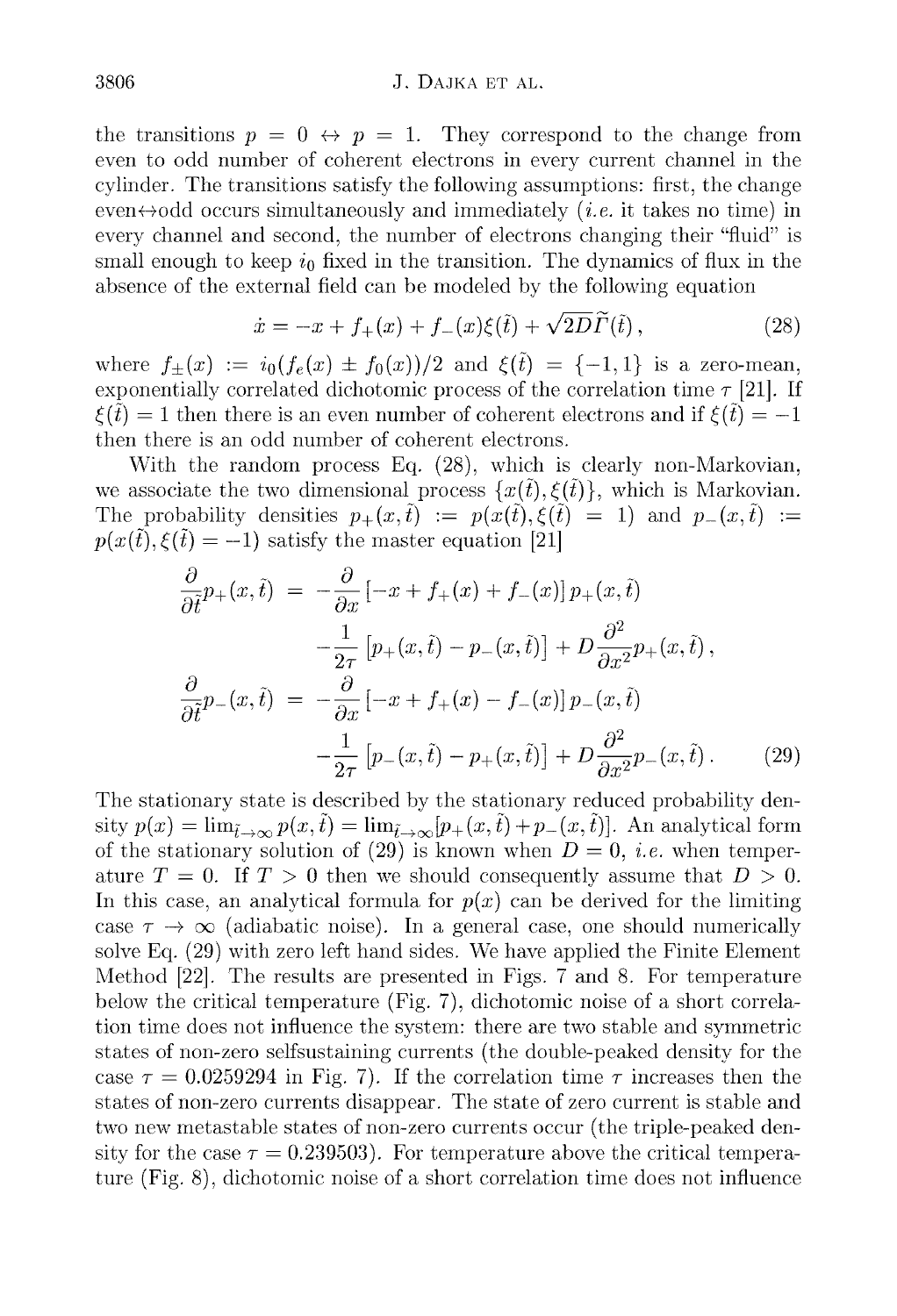

Fig. 7. The stationary probability density for the system with dichotomic fluctuations of *p* for several values of their correlation time  $\tau$ . The amplitude  $i_0 = 1$  and  $T = 0.5 T_c$ .

the system: the single-peaked density for the case  $\tau = 0.0672336$  in Fig. 8 corresponds to zero-current case. For long correlation times, dichotomic noise can induce new metastable states which correspond to non-zero currents (the triple-peaked density for the case  $\tau = 3.0392$ ). In both cases, the noise-induced metastable states are located in the neighborhood of zeros of the 'diffusion function'

$$
D(x) = f_{-}^{2}(x) - (f_{+}(x) - x)^{2}.
$$
 (30)



Fig. 8. The stationary probability density for the system with dichotomic fluctuations of *p*. The amplitude  $i_0 = 1$  and  $T = 2T_c$ .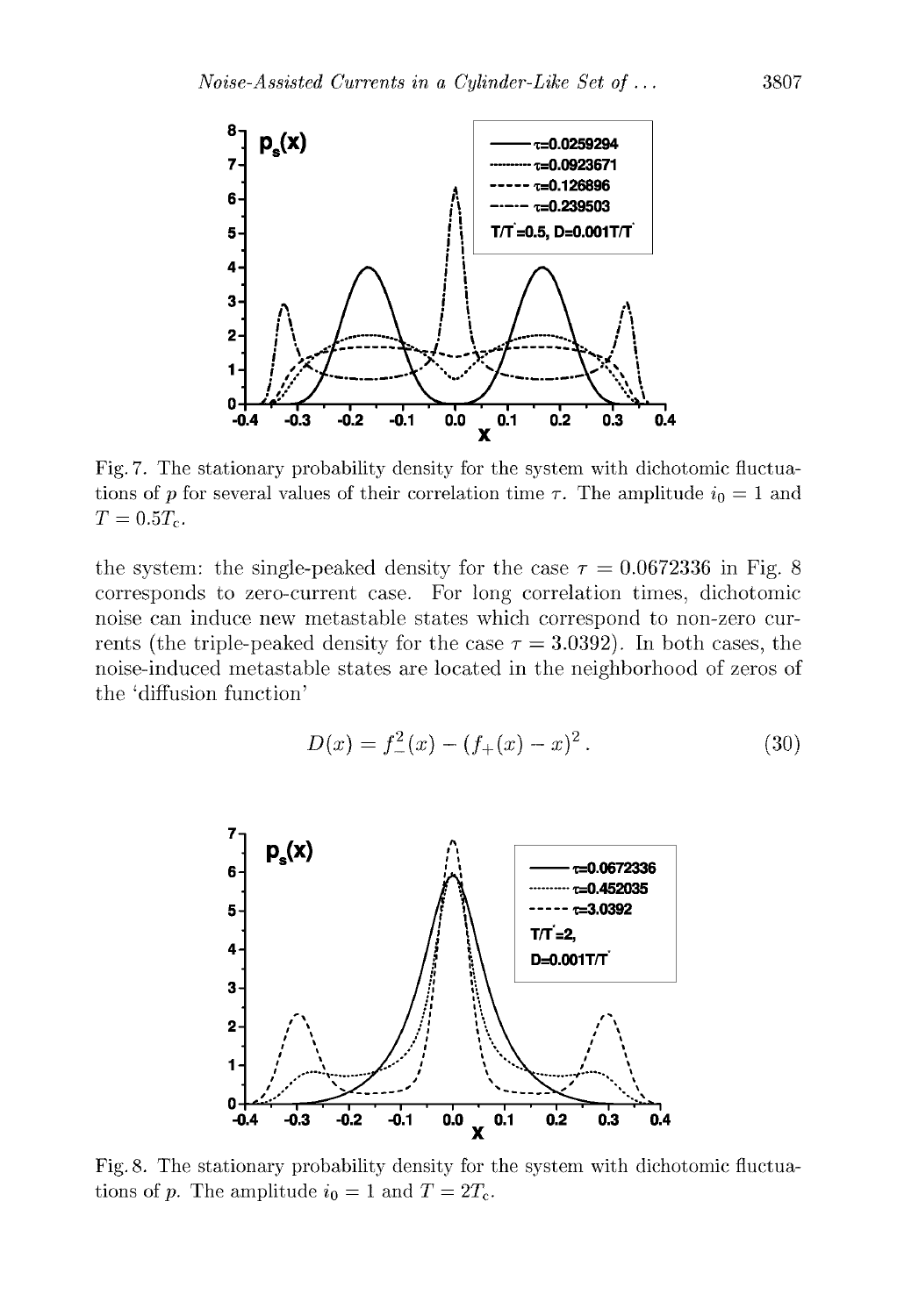## J. DAJKA ET AL.

The model Eq. (28) is clearly a simplification of the realistic one which should incorporate both the Nvquist noise and the possibility of independent tran sitions in each channel. Such an independent transitions can be described by a vector stochastic dichotomic process  $\vec{\xi} := (\xi_1, \xi_2, \dots, \xi_N)$  where *N* is the number of channels in the cylinder and  $\xi_i$  are independent of each other dichotomic processes described above. Further we assume that  $D \neq 0$  and the configuration of  $\vec{\xi}$  is quenched *i.e.* the probability of the even number of coherent electrons in a single current channel is a random variable uniformly distributed on the interval [0,1]. The stationary probability density of the flux is now expressed as

$$
p_{s}(x) = \int_{0}^{1} p(x|z)dz , \qquad (31)
$$

where the conditional probability distribution

$$
p(x|z) = N_0(z) \exp(-V(x, z)/D)
$$
\n
$$
(32)
$$

with  $V(x, z) := -x + i_0 z f_e(x, T) + i_0 (1 - z) f_0(x, T)$  and the normalization constant  $N_0(z)$ . The stationary probability density (31) is plotted in Fig. (9) for several values of the temperature. Its profile is very different if compared with the case  $p = 1/2$ . First, one should note that the density is not very sensitive for the changes of temperature and second the maxima for non-zero selfsustaining fluxes are dominated by the maximum appearing at zero. It means that even relatively small thermal fluctuations destroy the selfsustaining currents in the system.



Fig. 9. The stationary probability density for the system of randomly distributed *p* for several values of  $T/T^*$ . The amplitude  $i_0 = 1$  and  $D = 0.001T/T^*$ .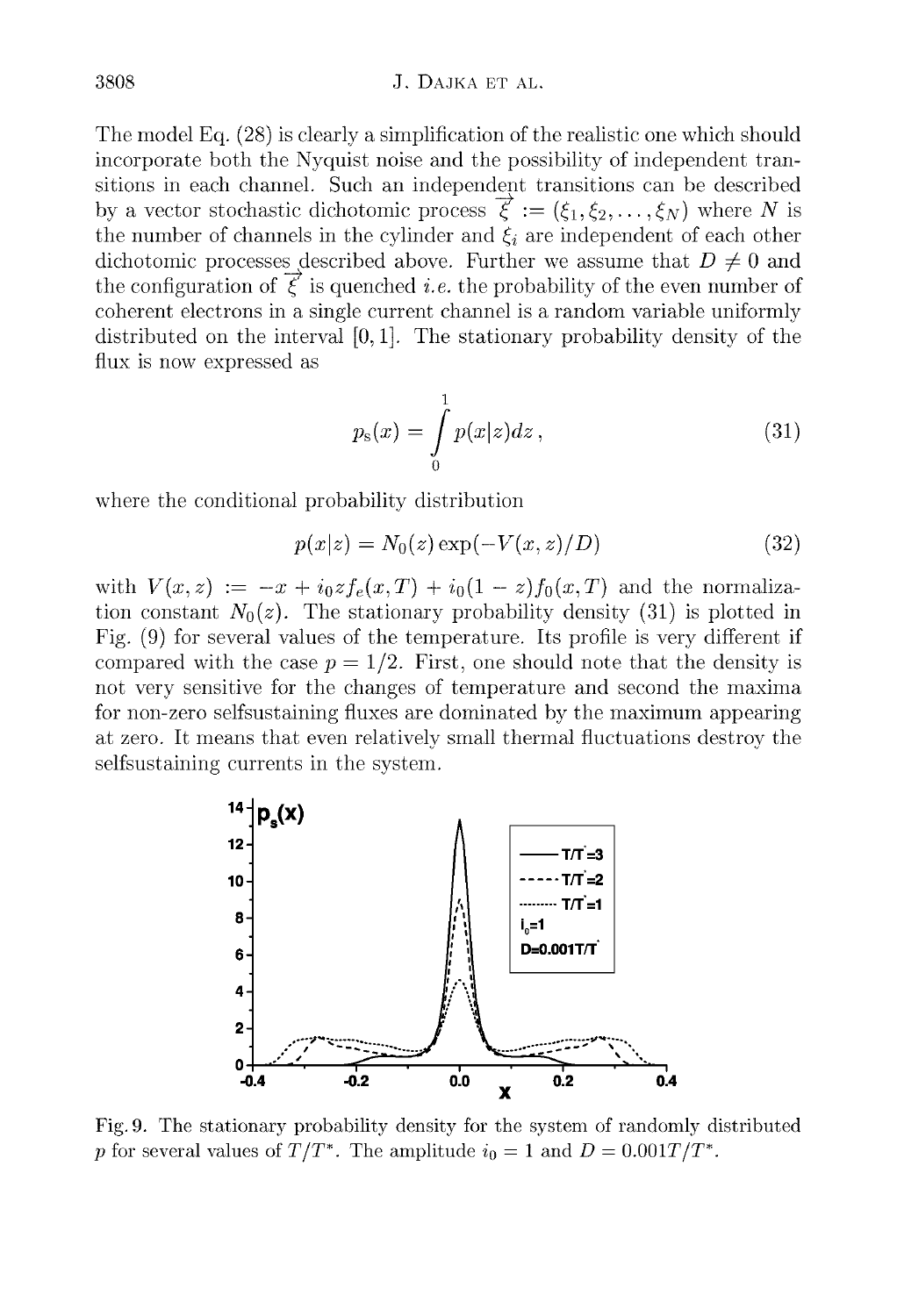## **4. Sum m ary**

Persistent and selfsustaining currents are beautiful manifestation of quantum coherence in mesoscopic systems. The natural question is how do they behave in the presence of randomness and fluctuations. Assuming the two fluid model for mesoscopic system we have investigated the influence of N vquist noise and non-equilibrium fluctuations of one of the parameters (parity of the coherent electrons number). Our discussion is limited to stationary states of the magnetic flux and current although the proposed model of the flux dynamics can be, in principle, applied to study time dependent problems. The general conclusion is that Nyquist noise preserves the selfsustaning currents, *i.e.* for some parameters there are states of the long-living non-zero flux and current. In the case of fixed p the properties of the stationary flux are determined by the generalized potential  $V(x)$ . Assuming non-equilibrium (dichotomic) fluctuations of the number of coherent electrons in the channel we conclude that noise of sufficiently large correlation time can *induce* non-zero flux states determined by maxima of the probability density at  $x \neq 0$ . In the case of p being the uniformly distributed random variable the long-living currents are observable at low temperatures. In that sense the quenched randomness of  $p$  destroys selfsustaining currents much more than equilibrium fluctuations.

## **A p p en d ix**

For the paper to be self-contained, we remind one of the form of the fluctuation-dissipation theorem and the N vquist relation exploited in our basic Eq.  $(8)$ . The Brownian motion of a particle of mass  $m$  in a fluid of temperature  $T$  is described by a Langevin equation [16]. According to the fluctuation-dissipation theorem [16], its form for the velocity  $v = v(t)$  reads

$$
m\dot{v} + \gamma v = \sqrt{2\gamma k_{\rm B}T} \Gamma(t) \,, \tag{33}
$$

where a dot denotes a derivative with respect to time,  $\gamma$  is the friction coefficient,  $k_B$  is the Boltzmann constant and  $\Gamma(t)$  is the zero-mean and Dirac  $\delta$ -correlated Gaussian stochastic process (white noise),

$$
\langle \Gamma(t) \rangle = 0, \quad \langle \Gamma(t) \Gamma(s) \rangle = \delta(t - s). \tag{34}
$$

*Mutatis mutandis,* the Langevin equation for the current  $I = I(t)$  in the RL circuit takes the form [23]

$$
L\dot{I} + RI = \sqrt{2Rk_{\rm B}T} \; \Gamma(t). \tag{35}
$$

It is one of the form of the Nyquist relation. In the case when

$$
\phi = LI \tag{36}
$$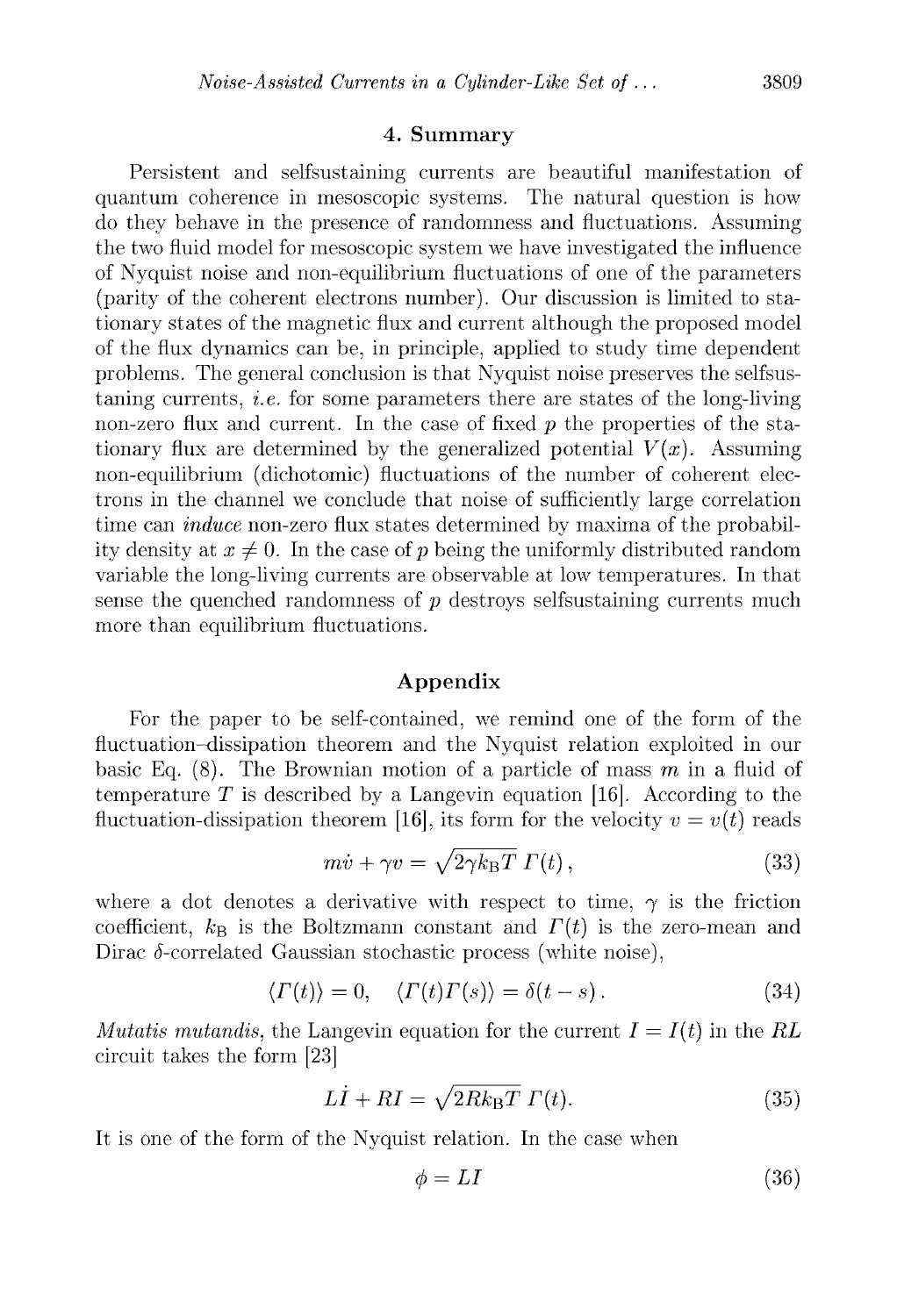it can be rewritten as

$$
\frac{1}{R}\frac{d\phi}{dt} + \frac{1}{L}\phi = \sqrt{\frac{2k_{\rm B}T}{R}}\Gamma(t)\,,\tag{37}
$$

which justifies the prefactor of the noise term in Eq.  $(8)$ .

J.D. thanks Joachim Ankerhold for his helpful remarks. The work was supported by the Polish State Committee for Scientific Research (KBN) Grant 5PO3B0320.

## REFERENCES

- (1] F. Hund, *Ann. Phys. (Leipzig) 32,* 102 (1938); M. Buttiker, Y. **Imry,** R. Landauer, *Phys. Lett.* 96A, 365 (1983).
- (2] L.P. Levy, G. Dolan, J. Dunsmuir, H. Bouchiat, *Phys. Rev. Lett.* 64, 2074 (1990).
- (3] Sh. Kogan, *Electronic Noise and Fluctuations in Solids,* Cambridge University Press, Cambridge 1996.
- (4] M. Szopa, E. Zipper, *Solid State Commun. 77,* 739 (1991); D. Wohlleben *et al., Mod. Phys. Lett.* **B6**, 1481 (1992).
- (5] T. Dittrich, P. Hänggi, G.-L. Ingold, B. Kramer, G. Schön, W. Zwerger, *Quantum Transport and Dissipation,* Wiley-VCH, Weinheim 1998.
- (6] L. Landauer, M. Buttiker, *Phys. Rev. Lett.* 54, 2049 (1985).
- (7] Y. Imry, *Introduction to Mesoscopic Physics,* Oxford University Press, New York 1997.
- (8] M. Lisowski, E. Zipper, M. Stebelski, *Phys. Rev.* B59, 8305 (1999).
- [9j F. Bloch, *Phys. Rev.* 137, 787 (1965).
- (lOj H.F. Cheung, Y. Gefen, E.K. Riedel, W.H. Shih, *Phys. Rev.* B37, 6050 (1988).
- [11] J.D. Jackson, *Classical Electrodynamics,* PWN, Warszawa 1987.
- [12] E.K. Riedel, H. Cheung, *Phys. Ser. (T)* 25, 357 (1989).
- [13] J. Hale, H. Kogak, *Dynamics and Bifurcations,* Springer, New York 1991.
- [14] M. Szopa, E. Zipper, *Int. J. Mod. Phys.* B9, 161 (1995).
- [15] J. Dajka, J. Luczka, M. Szopa, in *Symmetry and Structural Properties of Condensed Matter,* eds. T. Lulek *et al.,* World Scientific, Singapore 2002 (in press).
- [16] H. Risken, *The Fokker Planck Equation,* Springer, Berlin 1984.
- [17] A. Lasota, M.C. Mackey, *Probabilistic Properties of Deterministic Systems,* Cambridge University Press, Cambridge 1985.
- [18] W. Hosthemke, R. Lefever, *Noise-Induced Transitions,* Springer, Berlin 1984.
- [19] M. Suzuki, *Adv. Chem. Phys.* 46, 195 (1981).